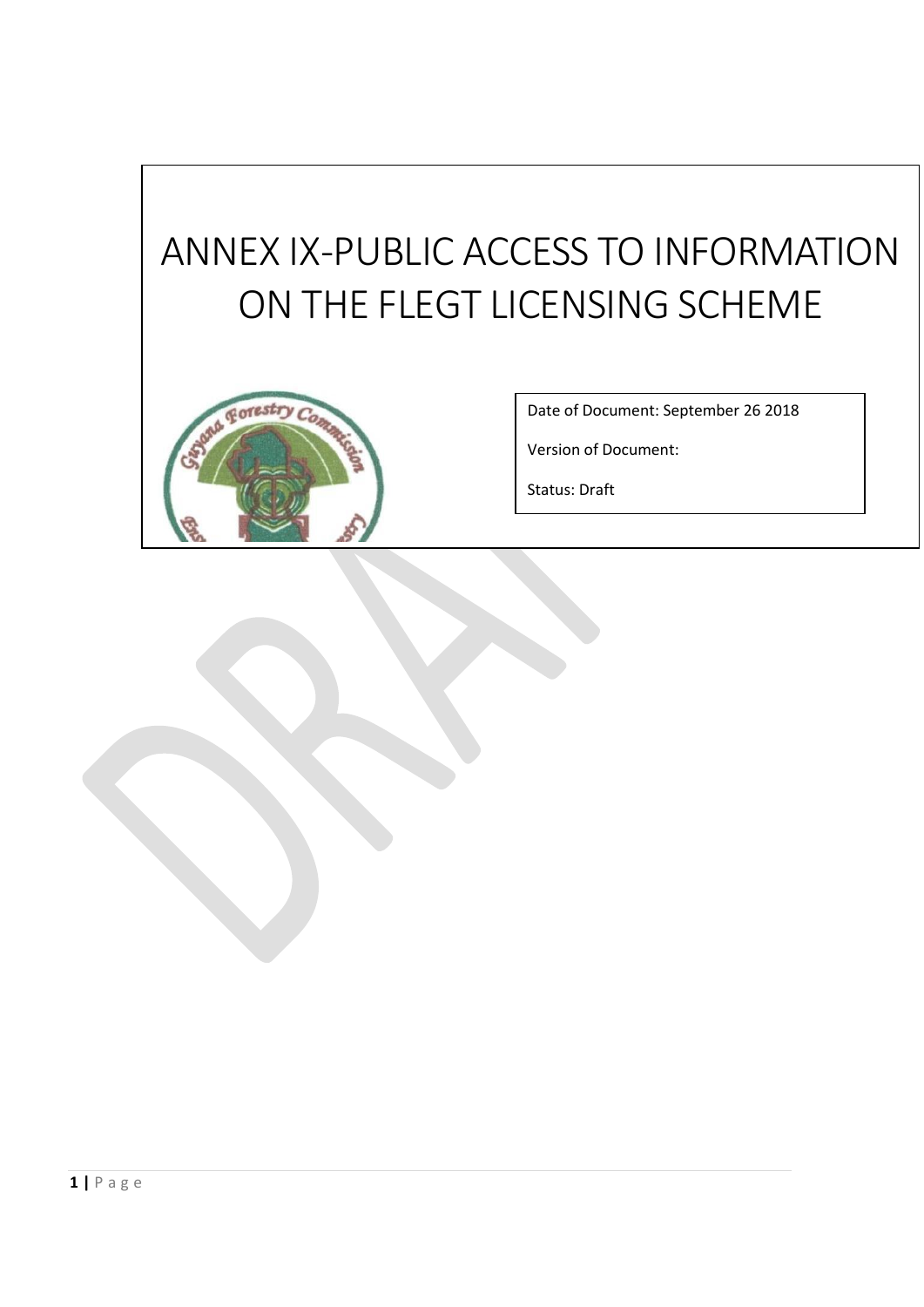## **PUBLIC ACCESS TO INFORMATION ON THE FLEGT LICENSING SCHEME**

## **1. INTRODUCTION**

In line with the policies of Guyana and the Union to manage natural resources in a transparent and accountable way, the Parties agree that the availability of information is essential for the successful implementation of the Voluntary Partnership Agreement (Agreement). The Parties therefore commit to ensuring that there is continuing access to information to facilitate the implementation and monitoring of the Agreement. The Parties also undertake to ensure that the information acquired under the Guyana Timber Legality Assurance System (GTLAS) established under the Agreement is made available to the public.

## **2. INFORMATION TO BE PUBLISHED BY THE JOINT MONITORING AND REVIEW COMMITTEE**

2.1 Structure and procedures guiding the functioning of the Joint Monitoring and Review Committee (JMRC)

2.2 Minutes of the meetings of the JMRC and summaries of decisions

- 2.3 Information on Independent Audit
- a) Terms of Reference of the Independent Auditor
- b) Independent Audit manual of procedures
- c) Selection criteria of the Independent Auditor
- d) Summary reports from the Independent Auditor
- 2.4 Annual Reports produced by the JMRC, in particular, information relating to:
- a) progress made by Guyana in the implementation of each of the elements of the GTLAS and all other matters relating to implementation of the Agreement;
- b) progress made in achieving the Agreement's objectives, as well as actions to be taken within a deadline specified in the Agreement and the corresponding complementary measures before the FLEGT licensing scheme is operational;
- c) the number of FLEGT licences issued by Guyana;
- d) Action, if any, to prevent the export of timber products of illegal origin to non-Union markets or their placing on the national market;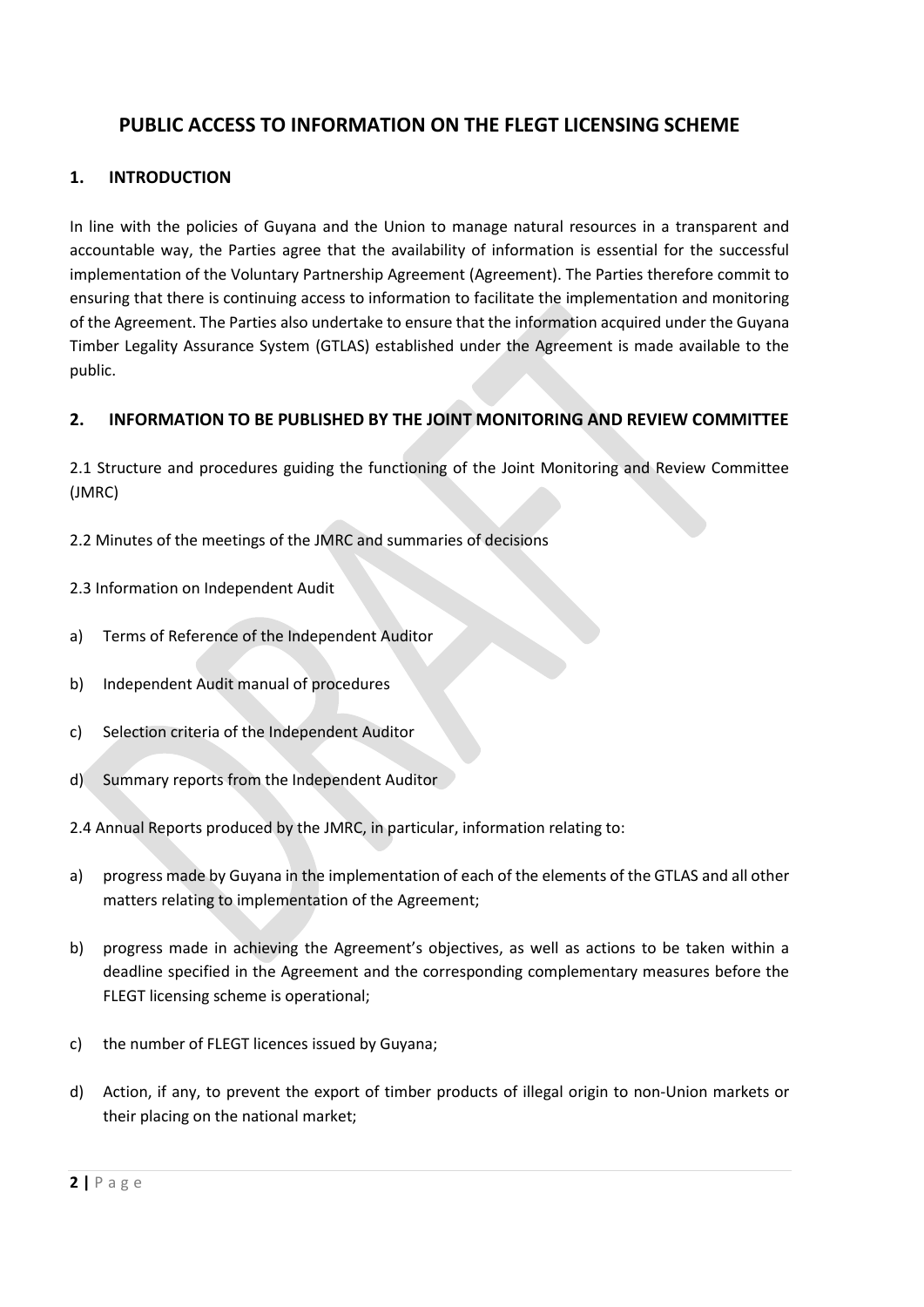- e) quantities of timber products imported into Guyana or having transited and transshipped through Guyana;
- f) the measures, if any, taken to prevent the import of timber products of illegal origin in order to maintain the integrity of the FLEGT licensing scheme;
- g) cases of non-compliance with the GTLAS in Guyana and action taken in such cases;
- h) quantities of timber products imported into the Union under the FLEGT Licensing Scheme, according to the relevant HS code headings and according to the Member State of the Union into which import took place (to be provided by the Union);
- i) quantities of timber products exported to the Union under the FLEGT Licensing Scheme according to the relevant HS code headings and according to the Union Member State of destination (to be provided by Guyana);
- j) Information on cases and quantities of timber products about which clarifications were needed between the Guyana Licensing Authority and the competent authorities from the Union.

#### **3. INFORMATION TO BE PUBLISHED BY GUYANA**

Relevant information and reports will be regularly published and/or made available by the GFC through different channels. The information will include the following elements:

#### 3.1. Legal information:

- a) Text of the Agreement with its Annexes, and its subsequent amendments;
- b) Existing laws and their accompanying regulations referred to in Annex II;
- c) Ratified international conventions and treaties;
- d) GFC Code of Practice, WTS Guidelines and Guidelines for large and small concessions;
- e) Relevant sections of Manuals of Procedures linked to the verification procedures described in Annex V;
- f) Any legal or regulatory text linked to Annexes II or V adopted during the implementation phase of the GTLAS.
- 3.2. Production information:
	- a) Total annual timber production by type of product;
	- b) Annual volumes processed, by type of product;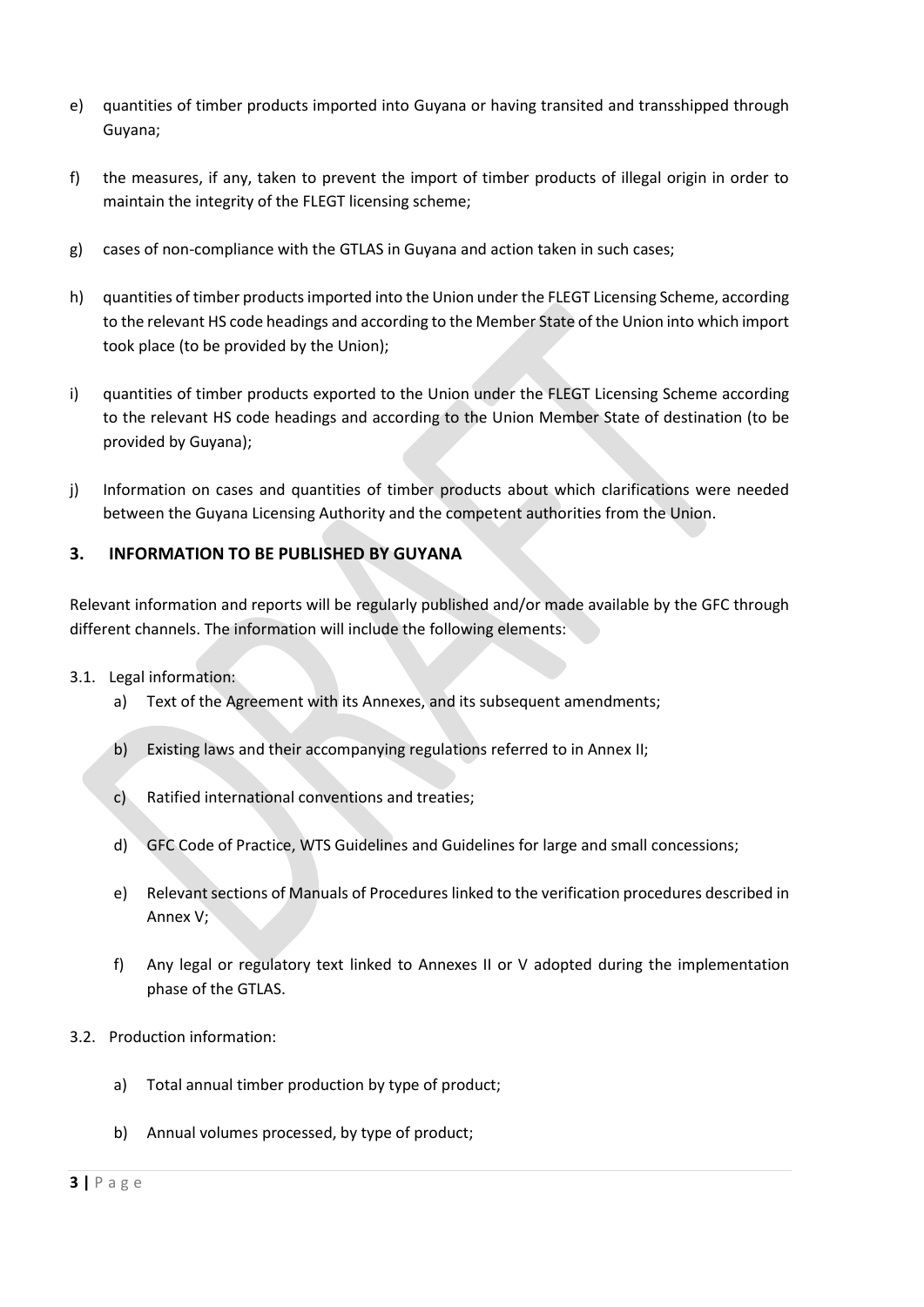- c) Annual volumes of logs exported (total and to the European Union);
- d) Annual volumes of timber exported by type of product (total and to the European Union);
- e) Annual volumes of timber traded by type of product on the domestic market;
- f) Annual volumes of confiscated timber.
- 3.3. Allocation information:
	- a) List of the names of the FSOs that have been allocated Forest Concession Agreements, Agriculture Leases, Mining Permits or Licences and titles of Forest Concession Agreements;
	- b) Additional information on the individual status of large and small concessions: contact details, description of the concession area (map), legal status of concession, duration;
	- c) GFC allocation procedures for forest concessions;
	- d) Allocation guidelines for permits/leases/licences/titles by other agencies when granted on State Forest Land;
	- e) Criteria for allocation of forest concessions;
	- f) Location map of forest concessions with allocated areas identified;
	- g) Location map for areas available for logging and deadlines for applications;
	- h) Where applicable, information on beneficial owners or on persons having effective control of the holder of the concession;
	- i) List of FSOs holding authorisation for commercialising conversion or salvaged timber;
	- j) Annual volumes of conversion or salvaged timber harvested.
- 3.4. Management information:
	- a) Mandate, roles and responsibilities of the agencies responsible for management and control of the concessions;
	- b) Area of certified forestry concessions;
	- c) Environmental Social Impact Assessments where applicable;
	- d) List of Ministries and Government Agencies with verifying responsibilities under Annex II;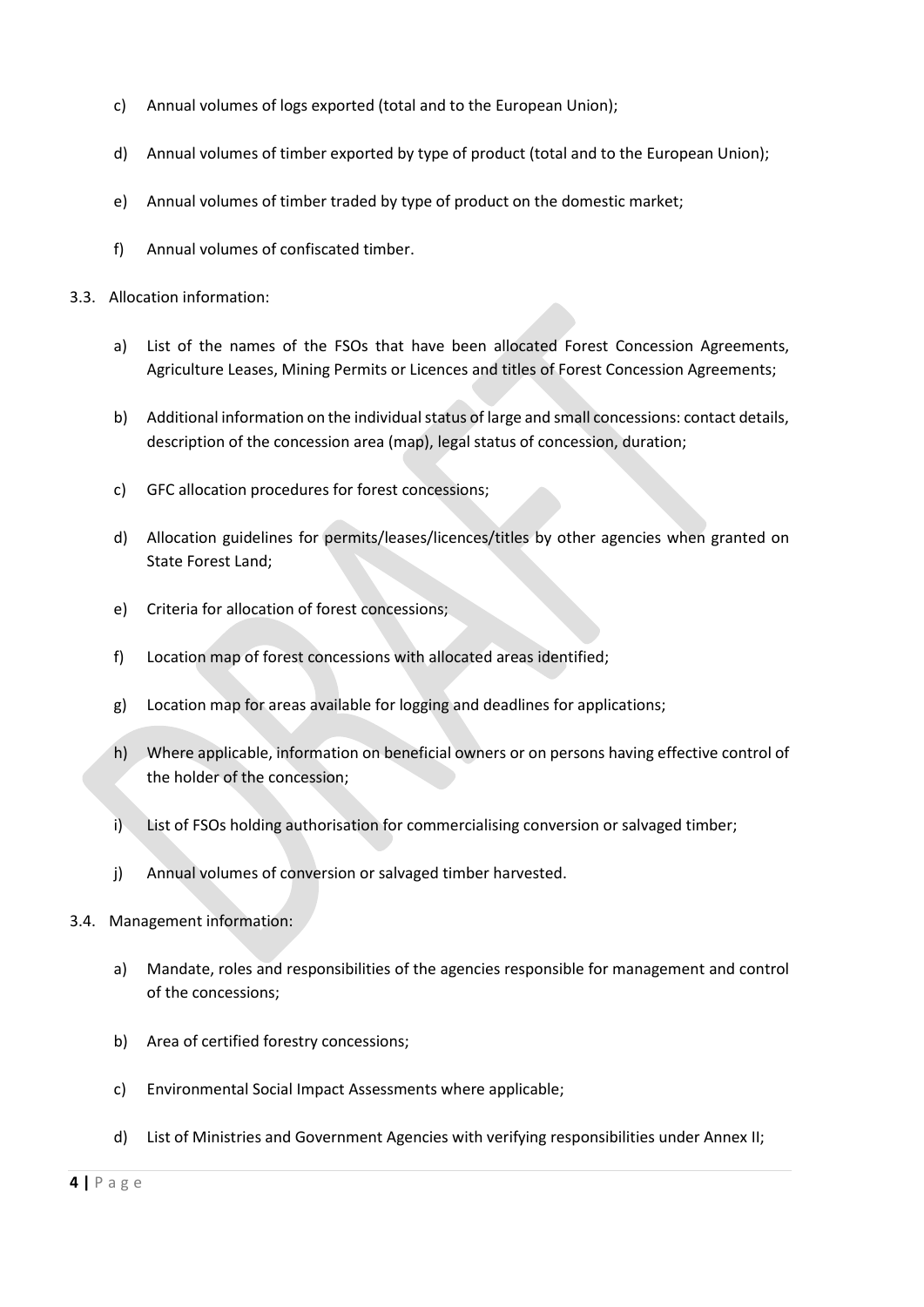- e) List of Large concessions with approved management plans;
- f) List of Amerindian Villages and Private forested areas;
- g) Memorandum of Understanding (MoU) outlining the roles and responsibilities of GTLAS verification Ministries and Government Agencies under the Agreement.
- 3.5. Processing information:
	- a) List of approved processing FSOs with contact information;
	- b) Annual volume of logs processed by species and type of product
- 3.6. Export information:
	- a) Data on timber products imported into Guyana;
	- b) Data on exports to the Union, by species, country and volume by FSO;
	- c) Data on Export Certificates applied for, issued and rejected
- 3.7. Information on GTLAS and monitoring:
	- a) Description of the GTLAS including also regulations guiding the implementation of the GTLAS, and other relevant methodologies.
	- b) Procedures for granting export certificates and FLEGT licences;
	- a) List of FLEGT licences issued;
	- b) List of rejected applications for FLEGT licences
	- c) Verification reports will be available upon request
- 3.8. Information on the issuing authorities and their specific responsibilities in disclosing documents of any other Ministry and Government Agency.

#### **4. INFORMATION TO BE PUBLISHED BY THE UNION:.**

- a) The text of this agreement, its Annexes and any amendments;
- b) The number of FLEGT licences from Guyana that are received by the Competent Authorities in Union Member States.
- c) Annual quantities and values of timber and timber products imported into the Union from Guyana.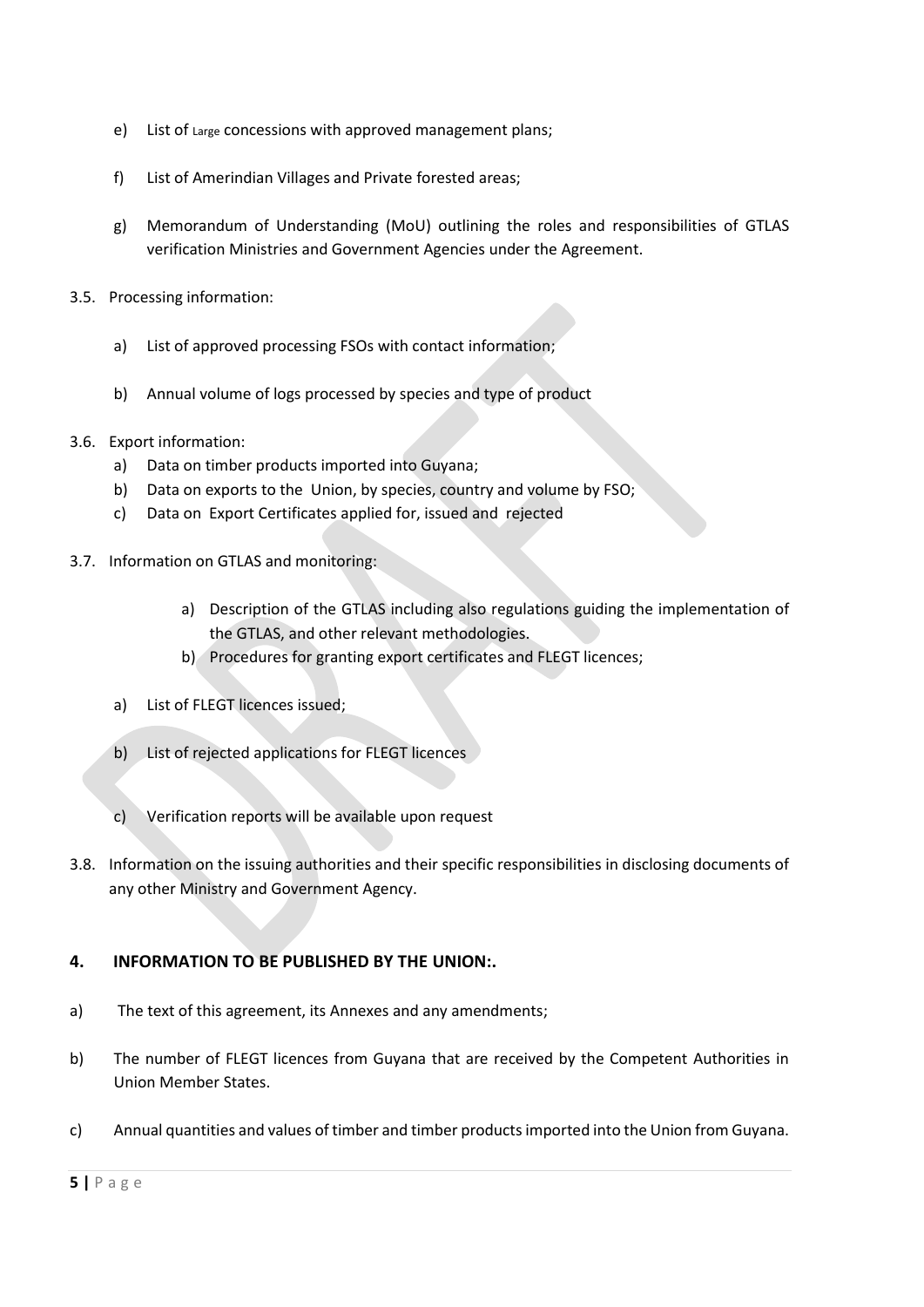- d) Total quantities and value of timber and derived products by country imported into the Union with and without FLEGT licences;
- e) All available reports from the Independent Market Monitoring (IMM).
- f) Updated information on Union regulations related to timber trade, and financial and technical support related to VPA implementation in Guyana.
- g) List and contact details of the Competent Authorities in Union Member States responsible for the FLEGT and EU Timber Regulation.

## 5. **INFORMATION ON FINANCIAL TRANSACTIONS**

The GFC will make available financial information on the forest sector through annual reports that will include forestry revenue on annual payments, such as forestry fees, acreage fees, a listing of disputes, settlements and payment/non-payment of penalties.

## **6. OTHER INFORMATION TO BE MADE PUBLIC**

Beyond the list provided above, any relevant information including reports related to Guyana's forestry sector especially in terms of governance and legal compliance shall be updated regularly by the GFC and made publically available.

The JMRC can also recommend additional information to be made public upon the proposal of one of the Parties.

#### **7. METHODS FOR IMPLEMENTATION**

This Annex complies with current legislation of Guyana namely the Access to Information Act and the Forests Act 2009.

The information listed in this Annex will be made available:

- a) Through official reports,
- b) on websites of the GFC and the Forest Products Development and Marketing Council Inc., as well as the websites of the Ministry of Natural Resources, of the Government Information Agency and other Government Agencies),
- c) on multi-stakeholder implementation platform,
- d) at public meetings,